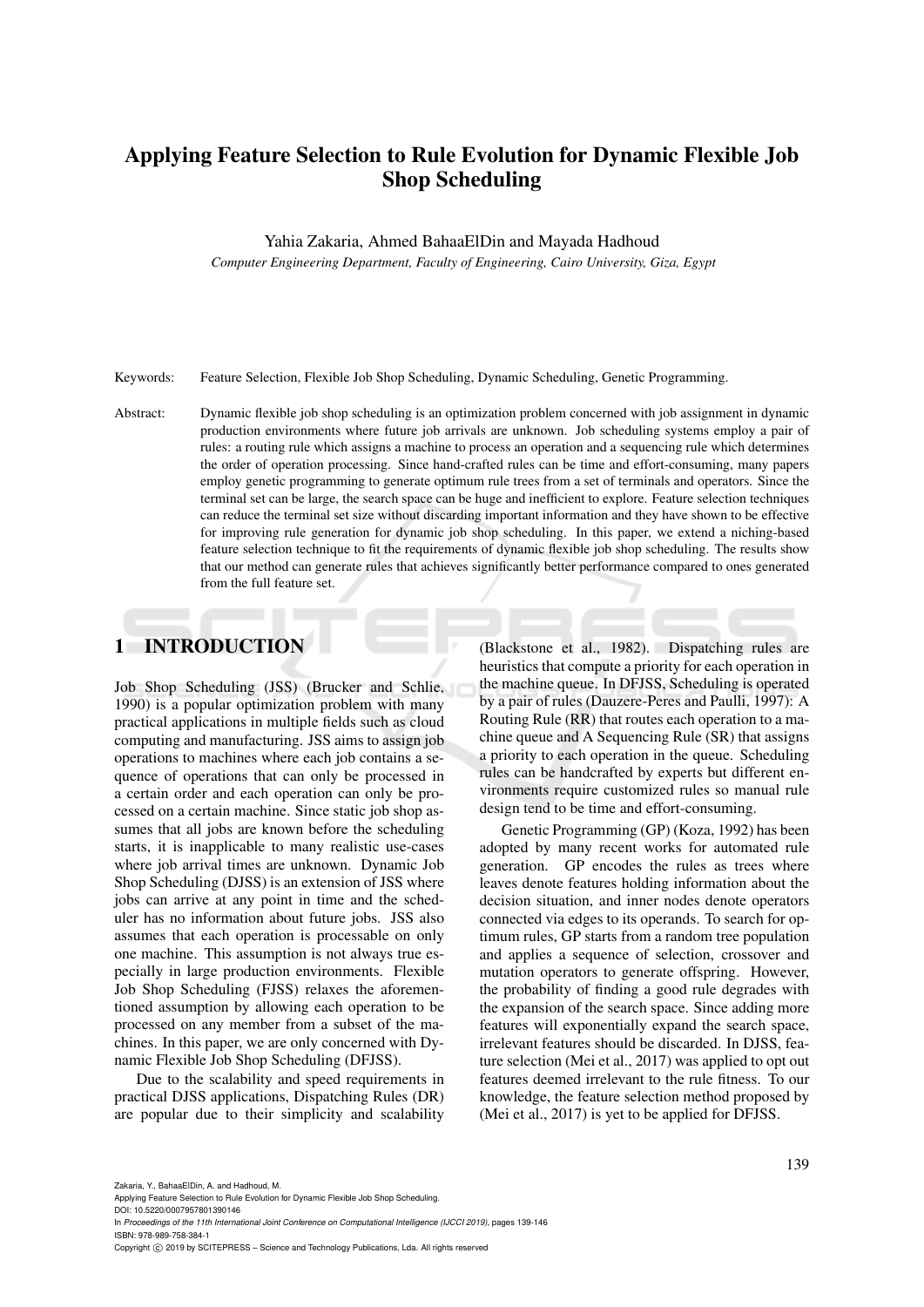To address the issue of irrelevant features, this paper has the following objectives:

- Extend feature selection to routing and sequencing rule generation for DFJSS.
- Analyze the feature selection results and compare the results before and after feature selection.

The rest of the paper is organized as follows: Section 2 briefly reviews the related work. Section 3 explains the proposed method. Section 4 details the experimental setup then Section 5 shows and discusses the experimental results. Finally, conclusions and future work are given in Section 6.

## 2 RELATED WORK

### 2.1 Routing and Sequencing Rules

In DJSS, dispatching rules are used exhaustively due to their computational efficiency. At decision time, a dispatching rule calculates a priority for each available operation and the operation with the highest priority is selected for processing. Non-delay dispatching rules are applied whenever the machine is idle and its queue is nonempty. Non-delay rules were proved to perform better than active rules (Nguyen et al., 2013) where decisions can be delayed. Early studies focused on manually-designed rules but these rules failed to generalize so attention was shifted to automatically generated hyper-heuristics. Application of Genetic Programming (GP) for DJSS rule generation was explored in many recent works (Nguyen et al., 2013; Yska et al., 2018).

Unlike DJSS, each operation in DFJSS is processable on multiple machines, so a DFJSS scheduler has two tasks: routing operations to machines (Routing) and ordering the operations in the machine queue (Sequencing). To fit DFJSS, GP has been expanded to generate routing and sequencing rule pairs. To evolve two rules at the same time, Cooperative Coevolution GP (CCGP) was proposed in (Yska et al., 2018) where separate populations were used for routing and sequencing rules. During evaluation, CCGP pairs every rule with the most fit rule from the other type. To evolve routing and dispatching rules in one population, a multi-tree representation for the chromosome was proposed by (Zhang et al., 2018) in addition to a swapping crossover operator where one pair of corresponding rules is mated and the other is swapped. The swapping operator should allow for a more diverse offspring without easily breaking useful blocks.

### 2.2 Feature Selection

With the latest advances in AI and Machine Learning, Feature Selection was proven to be significant (Guyon and Elisseeff, 2003). As features can be irrelevant and misleading, they may deteriorate the model's performance, therefore properly selected features significantly decrease the search space thus improve performance. Feature Selection techniques are divided into 3 categories (Liu and Yu, 2005): Wrapper techniques that pick features with high variance, Filter techniques that greedily search for feature subsets that improve performance and Embedded techniques that combine the advantages of the aforementioned techniques.

GP exhibits embedded feature selection so relevant features will tend to show up in good individuals. However, using the feature frequency in good individuals as a relevance measure has two main drawbacks. First, it might be biased to a local optima thus fail to generalize. Second, the occurrence might have no effect in the rule such as  $(X - X)$  or  $(X/X)$ . Later in (Mei et al., 2016), feature contribution to fitness was introduced and features were ranked then selected according to these contributions. The drawback of this method is that GP must be run many times (30 times in their experiments) to generate a diverse rule set without bias to a singular local optima. To overcome this drawback, A Niching-GP method was proposed in (Mei et al., 2017) to generate a set with diverse phenotypes in a single run using a clearing method. IGY PUBLICATIONS

## 3 PROPOSED METHOD

#### 3.1 Problem Formulation

In DFJSS, a scenario can be formulated as follows:

- Each scenario *S* contains a set of Jobs  $\mathcal{I} =$  ${J_1, J_2, ..., J_n}.$
- Each job  $J_j$  has an arrival time  $t_a(J_j)$  and a due time  $t_d(J_i)$  and a weight  $W(J_i)$ .
- Each scenario *S* contains a set of machines  $M =$  ${M_i, M_2, ..., M_m}.$
- Each job  $J_i$  contains a sequence of operations  $O(J_j) = (O_{j1}, O_{j2},..., O_{jl_j}).$
- Each operation  $O_{ji}$  can only be processed by a machine  $M_k \in \pi(O_{ji}) \subset M$  where the processing time on machine  $M_k$  is  $\delta(O_{ji}, M_k)$ . Unlike Classical JSS which assume that  $|\pi(O_{ii})| = 1$ , FJSS relaxes the assumption to  $|\pi(O_{ji})| \geq 1$ .
- At any given time, each machine can only process up to one operation.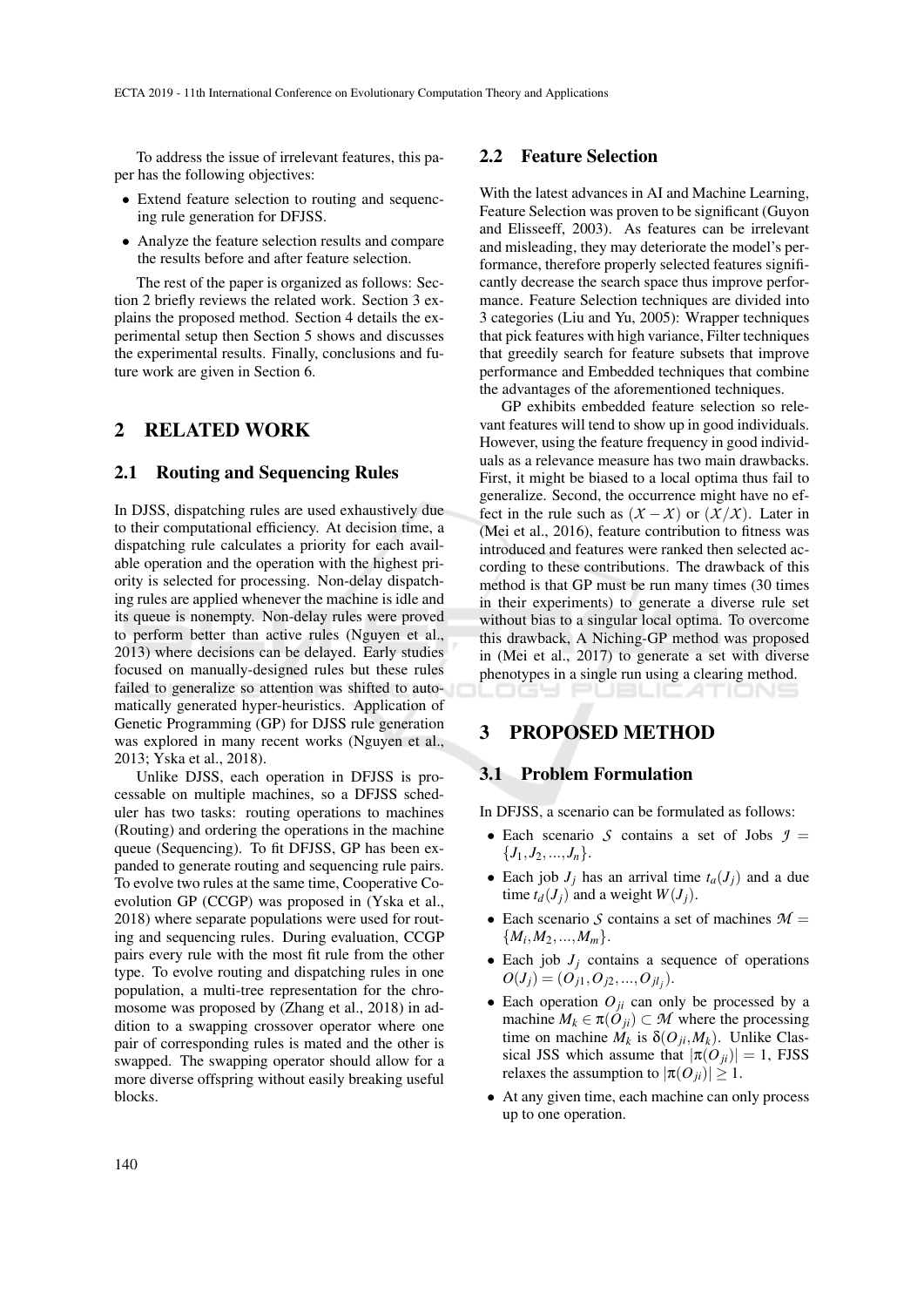- Operation processing is non-preemptive, so if a machine  $M_k$  starts to process an operation  $O_{ji}$  at time  $t_s(O_{ji})$ , it is ensured that the processing will end at time  $t_e(O_{ii}) = t_s(O_{ii}) + \delta(O_{ii}, M_k)$ .
- In any job  $J_j$ , processing of any operation  $O_{ji}$  can only start after operation  $O_j(i-1)$  has been finished and processing of operation  $O_{j1}$  can only start after its job arrival time  $t_a(J_i)$ .

During the simulation, the scheduler is responsible for applying two rules: routing rule  $r_r(O_{ji}, M_k)$ and sequencing rule  $r_s(O_{ji}, M_k)$ . When a new operation  $O_{ij}$  becomes available for processing, it is routed to the machine  $M_k = \arg \min r_r(O_{ji}, M), M \in \pi(O_{ji})$ then it is added to the machine's queue  $Q(M_k)$ . Whenever a machine  $M_k$  is idle and its queue  $Q(M_k)$  is not empty, the operation  $O_{ii} = \arg \min r_s(O, M_k), O \in$  $Q(M_k)$  is assigned to the machine  $M_k$  and removed from its queue  $Q(M_k)$ .

The goal of genetic programming is to find a pair of routing and sequencing rules that minimizes a given fitness function  $f(r)$  where  $r = (r_r, r_s)$ . The work in this paper will only focus on minimizing the maximum  $(f(r) = maxF(J_i))$ , mean  $(f(r) =$  $E[F(J_i)]$ ) and weighted mean  $(f(r) = E[W(J_i) \times$  $F(J_j)$ ]) of the objective function  $F(J_j)$  across all jobs  $J_i \in \mathcal{I}$  in any given scenario *S*. The objective functions, used in this paper, are:

- *Tardiness*  $T(J_j) = t_e(O_{jl_j}) t_d(J_j)$  which is the delay in finishing the job beyond its due time.
- *Flow-time*  $C(J_j) = t_e(O_{jl_j}) t_a(J_j)$  which is the total amount of time that the job spends in the system.

#### 3.2 Multi-tree Genetic Programming

In this paper, we use the multi-tree chromosome and the swapping multi-tree crossover operator proposed in (Zhang et al., 2018). Each multi-tree chromosome contains a pair of trees: routing rule tree and sequencing rule tree. Figure 1 shows an example of a rule tree. The swapping multi-tree crossover operator is described in Algorithm 1. As a method for bloat control, the crossover operator is followed by static limit check to replace any offspring that exceeds the height limit with one of their parents (Koza, 1992).

| Algorithm 1: Swapping Multi-Tree Crossover. |  |  |  |
|---------------------------------------------|--|--|--|
|---------------------------------------------|--|--|--|

|  |  | <b>Input:</b> Chromosomes C1, C2   |   |  |
|--|--|------------------------------------|---|--|
|  |  | $\sim$ $\sim$ $\sim$ $\sim$ $\sim$ | . |  |

```
1: Randomly pick r \sim \{0, 1\} with probability 50%
2: C1[r], C2[r] \leftarrow TreeCrossover(C1[r], C2[r])
```

```
3: C1[1−r],C2[1−r] ← C2[1−r],C1[1−r]
```


Figure 1: Rule Tree Example  $(PT + W) \times (-JT)$ .

#### 3.3 Niching-GP Feature Selection

We use the Niching-GP Feature Selection Framework (NiSuFS) proposed in (Mei et al., 2017) which consists of four main steps:

- 1. Apply Genetic Programming with clearing applied after every generation to prevent the population from converging to a single phenotype.
- 2. Extract the best diverse set from the final population.
- 3. Calculate the performance degradation of each rule after opting out each feature, then vote for features whose absence cause a significant degradation.
- 4. Filter features based on votes to create the final feature subset.

Step 3 follows the assumption that a feature's significance is proportional to the rule fitness degradation after opting out the feature. Since DFJSS contains two rules, step 3 and 4 are extended so that it is applied once to sequencing rules without modifying routing rules and vice versa. The result will be two feature subsets: significant features for routing and significant features for sequencing.

There are four components in NiSuFS which are as follows:

#### 3.3.1 Phenotype Similarity

In order to measure a chromosome phenotype, a set of discriminative situations are required. The set of situations are randomly sampled from multiple simulations which are scheduled by a benchmark rule-pair (Least-Work-in-Queue for routing and Maximum-Operation-Waiting-Time for Sequencing). Situations that contain options (machines or operations) fewer than a certain threshold are filtered out due to their low discriminative properties. Two sets of situations are sampled: Routing Situations and Sequencing Situations. In each situation, the options are sorted by their benchmark priorities and stored for later use in the clearing method. To calculate the chromosome phenotype, its rules are applied to each situation, then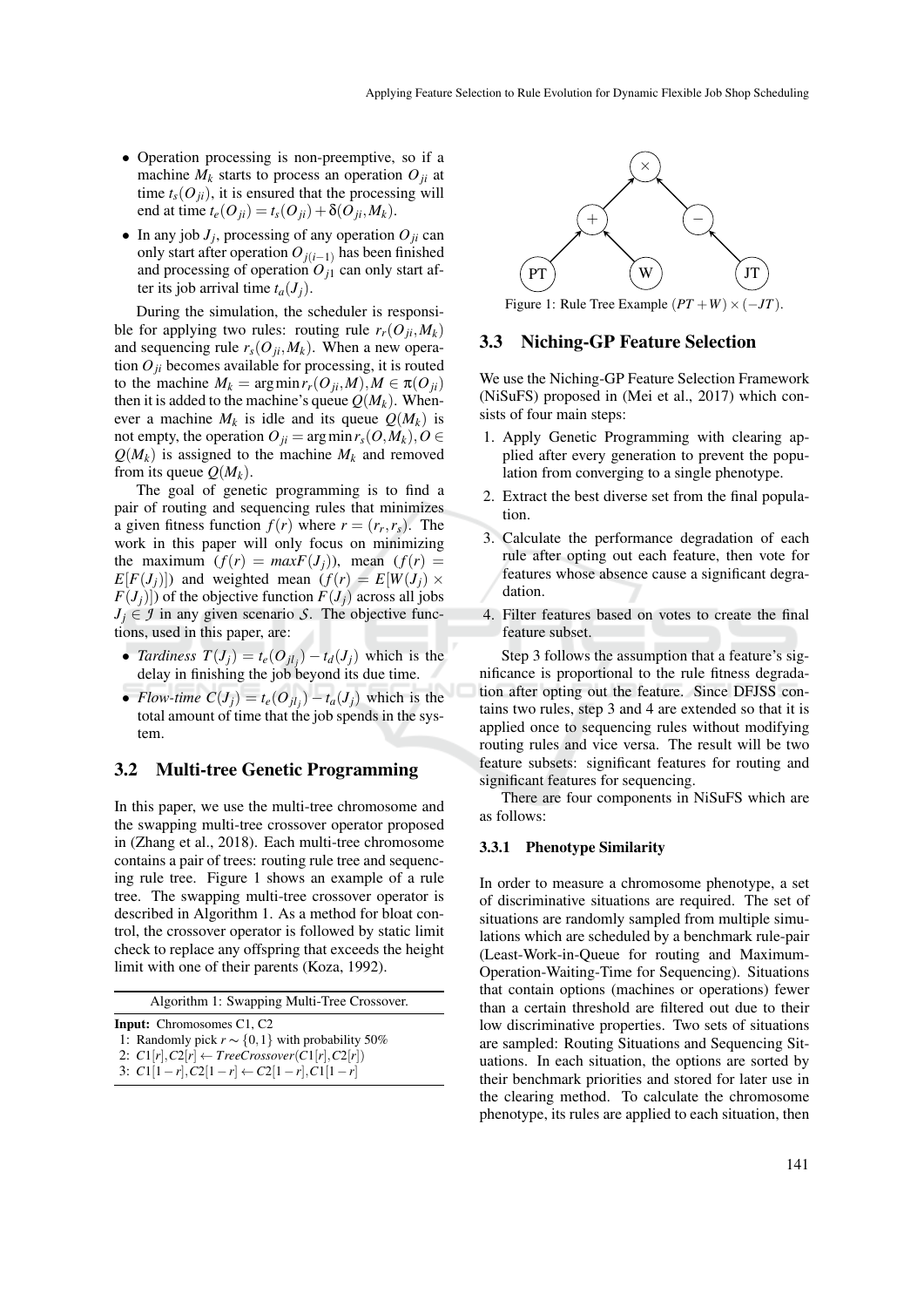a phenotype vector is composed of the new ranks for the options which was given rank-1 by the benchmark rules. The distance between any two chromosomes is the euclidean distance between their phenotype vectors. The phenotype calculation steps are shown in Algorithm 2.

Algorithm 2: Calculate Phenotype.

Input: Rule *r*, Benchmark-Sorted Situation Set *S* Output: Phenotype *P* 1: for  $i = 0$  to *length*(*S*) do 2:  $\text{priorites} \leftarrow ApplyRule(r, S[i])$ 3: *indices* ← *ArgSort*(*priorities*)<br>4:  $P[i] \leftarrow FindIndex(indices 0)$  $P[i] \leftarrow FindIndex(indices, 0)$ 5: end for

#### 3.3.2 Clearing Method

Clearing is a niching technique applied after each generation to prevent crowding. First, the chromosomes are sorted by fitness (best fitness first). Then, each chromosome will iterate through weaker siblings within a certain phenotype distance  $\sigma$ , keep the best *k* siblings and set the fitness of the rest to ∞. The cleared chromosomes stay in the population but will have a very low chance of being picked by selection. The steps are shown in Algorithm 3.

| Algorithm 3: Clearing Method.                                                                          |
|--------------------------------------------------------------------------------------------------------|
| <b>Input:</b> Population P                                                                             |
| 1: $SortByFitness(P)$                                                                                  |
| 2: for $i = 0$ to length(P) – 1 do                                                                     |
| 3:<br><b>if</b> $P[i]$ <i>. fitness</i> = $\infty$ <i>:</i> Continue                                   |
| 4:<br>$size = 1$                                                                                       |
| 5:<br><b>for</b> $i = i + 1$ to length(P) - 1 <b>do</b>                                                |
| 6:<br><b>if</b> <i>Distance</i> ( <i>P</i> [ <i>i</i> ], <i>P</i> [ <i>j</i> ]) < $\sigma$ <b>then</b> |
| 7:<br><b>if</b> size $=k$ then                                                                         |
| 8:<br>$P[j]$ . fitness $\leftarrow \infty$                                                             |
| 9:<br>else                                                                                             |
| 10:<br>$size = size + 1$                                                                               |
| 11:<br>end if                                                                                          |
| 12:<br>end if                                                                                          |
| 13:<br>end for                                                                                         |
| $14:$ end for                                                                                          |

#### 3.3.3 Best Diverse Set

The best diverse set algorithm is exactly the same as the clearing method except that only the best *R* rule pairs are kept. The best diverse set is picked from the final population in order to supply the feature selection with the best generated rule pairs from different phenotypic proximities.

#### 3.3.4 Voting for Features

Each feature's significance to a rule is assumed to be proportional to the rule fitness degradation after the feature has been set to a fixed value. If the fitness degradation exceed a certain threshold ε, the rule votes for the feature. The fitness of the rule pair  $f(r)$ is measured as the mean fitness on a set of reference scenarios which are randomly generated once before the feature selection. Each rule has a different voting weight from 0 to 1 based on its fitness as shown in Equation 1. Any feature, that collect votes greater than a certain ratio  $α$  of the total weights, is added to the selected subset.

$$
w(r') = \frac{\max_{r} (f(r)) - f(r')}{\max_{r} (f(r)) - \min_{r} (f(r))}
$$
 (1)

During degradation calculation, The feature *t* is set to 1 for either the routing rule or the sequencing rule. After that, the degraded fitness of the rule pair  $f_n(r|t=1)$  is measured where  $n \in$  ${frouting, sequenceing}.$  The significance  $\zeta_n(r,t)$  is calculated as shown in Equation 2. Based on the significance, the feature selection algorithm is applied as shown in Algorithm 4. The fixed feature is set to 1 since it is the multiplicative and divisive identity value. Although 1 is not the additive or subtractive identity, it will not affect the overall ranking.

$$
\zeta_n(r,t) = f(r) - f(r|t=1)
$$
 (2)  
Since the scenario lengths in our experiments are  
rt the fitness function tends to be noisy thus some

short, the fitness function tends to be noisy, thus some insignificant features may be selected by some diverse sets. To increase the quality of the selected feature, we run the experiments multiple times and select only the features that has selected by a certain number of diverse sets.

| Algorithm 4: Feature Selection.                       |
|-------------------------------------------------------|
| <b>Input:</b> Rule Pairs R, Features T, Rule type $n$ |
| <b>Output:</b> Selected Feature T                     |
| 1: $W \leftarrow Calculate Weights(R)$                |
| 2: $W_{threshold} \leftarrow \alpha \sum_{w \in W} w$ |
| 3: $\tilde{T} \leftarrow \{\}$                        |
| 4: for $t \in T$ do                                   |
| 5: $v \leftarrow 0$                                   |
| $6:$ for r in R do                                    |
| 7:<br>if $\zeta_n(r,t) > \varepsilon$ then            |
| $v \leftarrow v + W[r]$<br>8:                         |
| 9:<br>end if                                          |
| 10:<br>end for                                        |
| 11:<br><b>if</b> $v \geq w_{threshold}$ then          |
| $\tilde{T} \leftarrow \tilde{T} \cup \{t\}$<br>12:    |
| 13:<br>end if                                         |

```
14: end for
```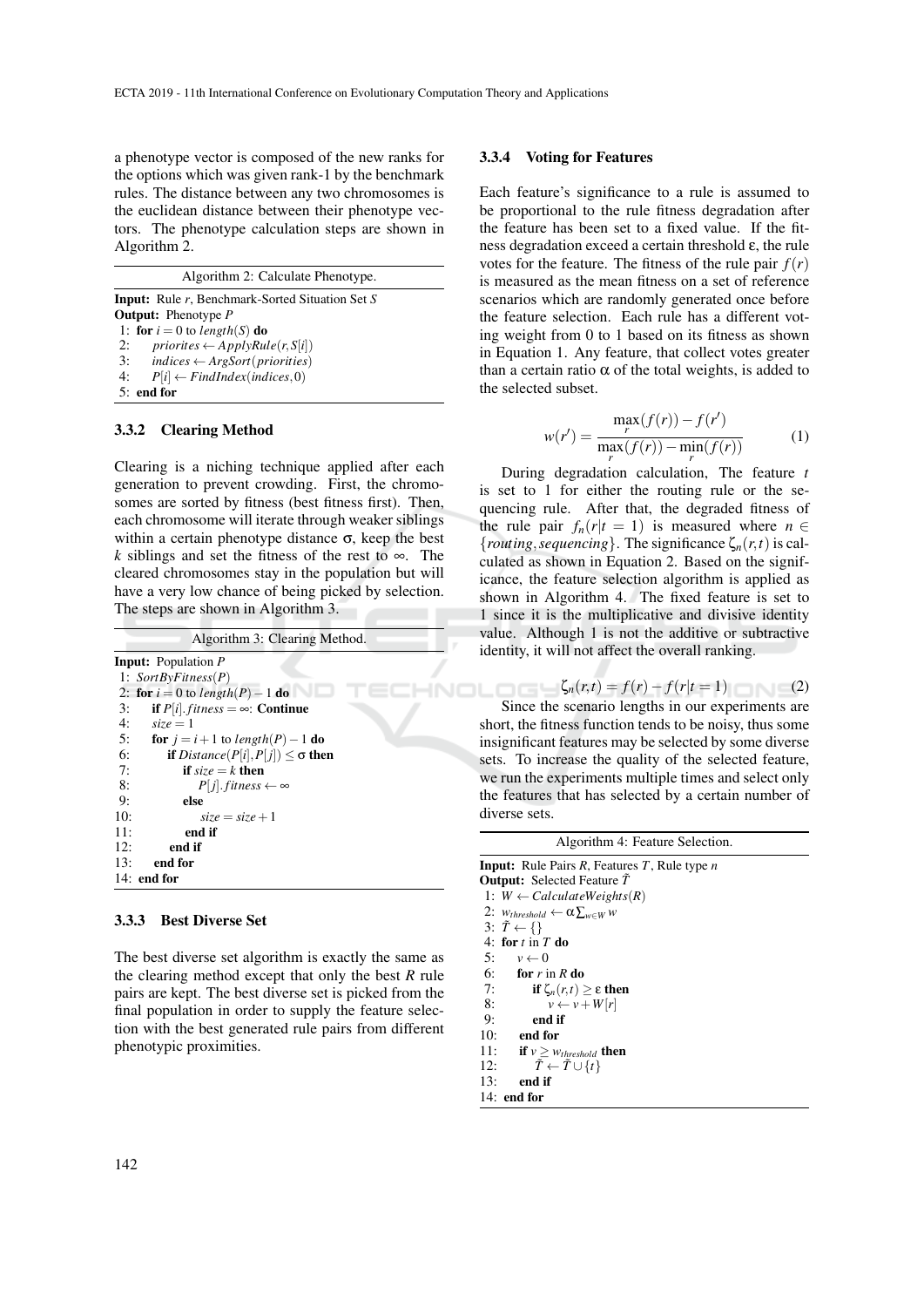## 4 EXPERIMENTAL SETUP

This section details the experimental steps and the configuration for each step. The experiments were conducted 6 times; once for each objective: maximum, mean and weighted mean of tardiness and flowtime. We do not clamp the tardiness of early-finished jobs to zero in order to reward the rules that finish as early as possible. Before running the feature selection, we generate and store 20 situations for each rule type (routing and sequencing) and each situation must have at least 5 options available. We also generate 5 reference scenarios for feature selection and 21 test scenarios for performance comparison. All the scenarios used for situation generation, training, feature selection and testing have the same configuration. For each objective, The NiSuFS algorithm is run 5 times followed by feature aggregation to generate an aggregated feature set. The significance threshold  $\varepsilon$  is set to 0.0001 and the voting threshold ratio  $\alpha$  is set to 0.25. Setting the voting threshold ratio to 0.5 as in (Mei et al., 2017) led to selecting only one or two features per run. We hypothesize that fixing the feature in only one rule from the pair undermines its perceived significance. Any feature that has been selected less than 2 times are removed by the aggregation step. The regular Multi-tree GP without niching is run twice per objective: once with full feature set and once with selected features only.

### 4.1 Scenario Generation Configuration

Due to time and parsimonious constraints, the scenario length is set to be very short. Since short scenarios will rarely contain situations that discriminate between rules, we added a short spike in the job arrival schedule at the start of the simulation and set the warm up jobs to zero. The scenario generation configuration is detailed in Table 1.

Table 1: Scenario Generation Configuration.

| Parameter          | Value                          |
|--------------------|--------------------------------|
| #Machines          | 10                             |
| #Jobs              | 50 + (10 with $t_a(J_i) = 0$ ) |
| #Ops per job       | U(1, 10)                       |
| #Machines per op   | U(1,5)                         |
| Op processing time | $U(1,99) \in \mathbb{Z}$       |
| Utilization        | 0.99                           |
| Job arrival        | Poisson process                |
| Due time factor    | U(1,1.3)                       |
| Job weight         | $1(20\%), 2(60\%), 4(20\%)$    |

#### 4.2 GP Configuration

The Niche-GP configuration is based on a combination of the configurations in (Mei et al., 2017; Zhang et al., 2018) with some settings toned down to fit our resource constraints. The configuration is detailed in table 2. The operators used in our experiments are {+,−,×,÷,*negative*,*mininmum*,*maximum*}. All the operators are binary except *negative* which is unary. Each feature has a corresponding terminal as shown in Table 3. The feature set include the features used by (Zhang et al., 2018) in addition to time-invariant versions of some features used by (Mei et al., 2017).

The Regular GP configuration is based on the configuration in (Zhang et al., 2018) with toned-down settings to fit our resource constraints. The configuration is detailed in table 2. The same operators and terminals as in Niche-GP are used in Regular-GP.

### 4.3 Rule Comparison

To compare two rule pairs, each pair is applied to the 21 test scenarios and the fitness is supplied to Wilcoxon signed-rank test at 5% level. The fitness of the rule pair for each scenario  $f(r, s)$  is normalized relative to the benchmark rule-pair fitness for the same scenario  $f_b(s)$  before applying the Wilcoxon test. In our implementation, tardiness can be negative so dividing by the benchmark tardiness can flip the objective from minimization to maximization. To solve this problem, we subtract a lower-bound fitness  $f_l(s)$ , that can never exceed the fitness of any rule. from the rule-pair and benchmark fitness before normalization. The lower bound is calculated by assuming that each operation will be processed as soon as it is available and that it will be assigned to the machine with the least processing time. The normalized fitness  $\hat{f}(r,s)$  is calculated as shown in Equation 3.

$$
\hat{f}(r,s) = \frac{f(r,s) - f_l(s)}{f_b(s) - f_l(s)}
$$
(3)

# 5 RESULTS AND ANALYSIS

Figure 2 shows the results of feature selection. The horizontal axis denotes the terminals and the vertical axis denotes the Niche-GP run. From the figure, we can conclude the following:

- *PT* was selected in nearly every routing and sequencing rule which shows that it has great significance in the rules' performance.
- *WIQ* is selected in every routing rule since it is a significant indicator of the expected operation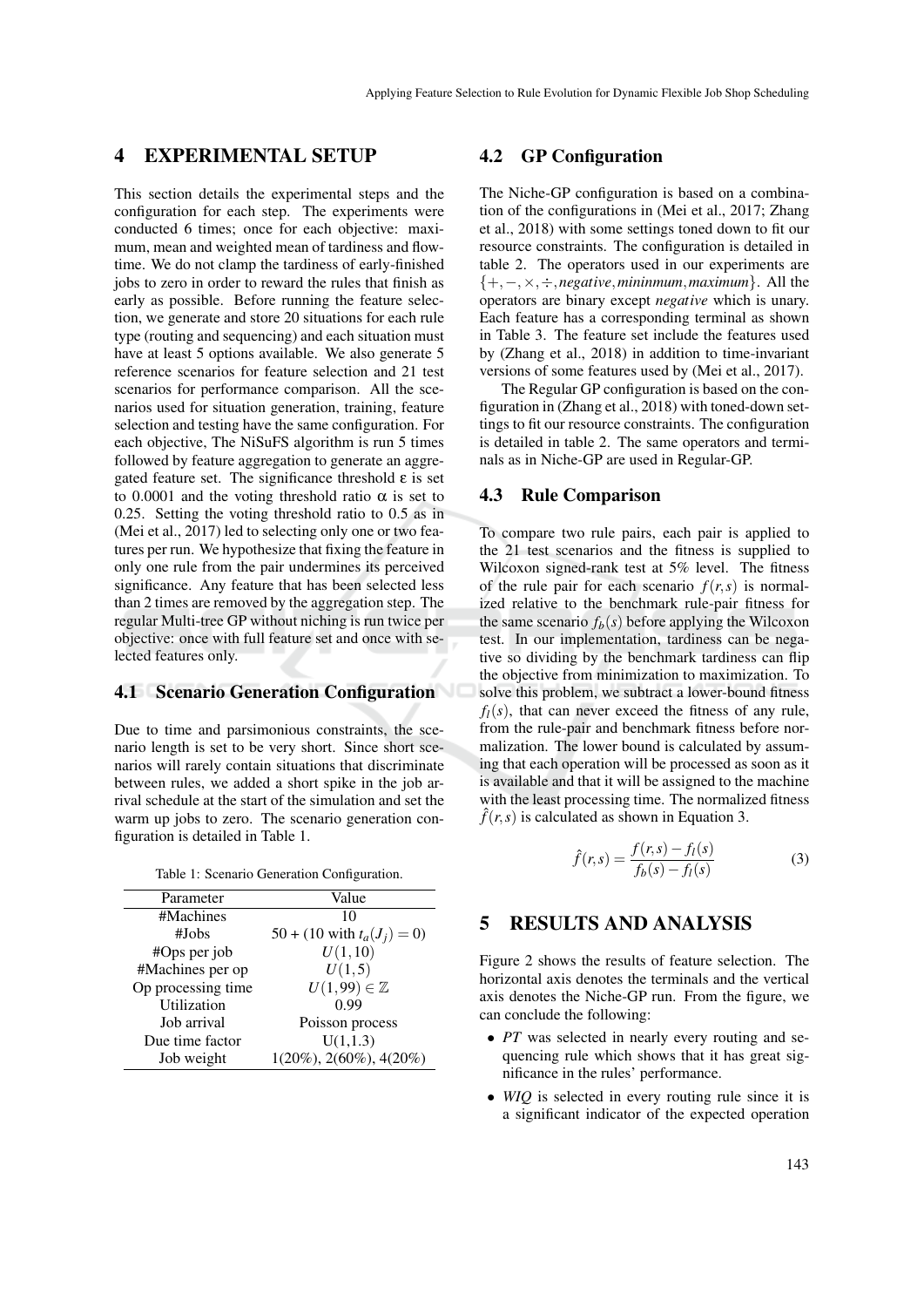| Parameter                              | Niche-GP             | Regular-GP           |  |  |  |  |  |
|----------------------------------------|----------------------|----------------------|--|--|--|--|--|
| #Generation                            | 51                   | 51                   |  |  |  |  |  |
| Population Size                        | 512                  | 512                  |  |  |  |  |  |
| Selection Method                       | Tournament of Size 7 | Tournament of Size 7 |  |  |  |  |  |
| <b>Crossover Probability</b>           | 0.8                  | 0.8                  |  |  |  |  |  |
| <b>Mutation Probability</b>            | 0.15                 | 0.15                 |  |  |  |  |  |
| #Elites                                |                      | 32                   |  |  |  |  |  |
| Generated Tree Size                    | U(1,2)               | U(1,2)               |  |  |  |  |  |
| Maximum Tree Size                      |                      |                      |  |  |  |  |  |
| #Simulation Replication per Evaluation |                      |                      |  |  |  |  |  |
| Clearing Distance $\sigma$             |                      |                      |  |  |  |  |  |
| Clearing Set Size $k$                  |                      |                      |  |  |  |  |  |
| Best Diverse Set Size R                | 32                   |                      |  |  |  |  |  |

| Table 2: GP Configuration. |  |  |  |
|----------------------------|--|--|--|
|----------------------------|--|--|--|

#### Table 3: Feature Set.

| Feature     | Description                                              |  |
|-------------|----------------------------------------------------------|--|
| NIO         | Number of Operations in Machine Queue                    |  |
| <b>WIQ</b>  | Current Work in Machine Oueue                            |  |
| <b>MWT</b>  | <b>Machine Waiting Time</b>                              |  |
| <b>NMWT</b> | Median Waiting Time for Next Operation Machines          |  |
| <b>NINO</b> | Median Operation Count in Next Operation Machines Queues |  |
| WINO        | Median Work in Next Operation Machines Queues            |  |
| <b>PT</b>   | <b>Operation Processing Time</b>                         |  |
| <b>OWT</b>  | <b>Operation Waiting Time</b>                            |  |
| <b>NPT</b>  | <b>Next Operation Median Processing Time</b>             |  |
| <b>WKR</b>  | Sum of Median Processing Time for Remaining Operations   |  |
| JT          | Current Delay After Job Due Time                         |  |
| <b>NOR</b>  | Number of Remaining Operations in Job                    |  |
|             | Job Weight                                               |  |
| TIS         | Time Spent by Job in System                              |  |

waiting time and aids in load balancing. However, *NIQ* is rarely selected, probably due to its redundancy with the more informative feature *WIQ*.

- *OWT* is highly relevant to sequencing and mostly irrelevant to routing.
- *MWT* is sometimes important for routing rules and never relevant to sequencing.
- *JT* is relevant in most sequencing rules but its significance is fluctuating in routing rules.
- *W* is heavily selected by sequencing rules in Mean Weighted Flow-time and Tardiness but it is rarely selected otherwise, which is intuitively expected.
- *TIS* is very relevant to sequencing for Maximum Flow-time only, otherwise, it is rarely selected.
- *NPT*, *NOR*, *NINQ* and *WINQ* are mostly deemed to be irrelevant as they were rarely selected. *NMWT* barely passed the threshold for sequencing in mean weighted and maximum flow-time.

It is noteworthy that the selected features after aggregation do not exceed 6 features for sequencing rules and 4 features for routing rules. Since the number of selected features is always below half the full feature set, we can expect that the search space will be much smaller and efficient to explore. Table 4 shows the comparison results between using the selected feature set and using the full feature set. In half the tests, using the selected features yields significantly better results and in the remaining cases, it is either insignificantly better or worse. Applying GP in a smaller search space should increase the probability of converging to good rules. However, opting out important features will create a search space with no good rules and GP will only converge to weak solutions. Since the results show that our method has a higher probability of finding good rules, we can conclude that the feature selection does keep important features while tightening the search space.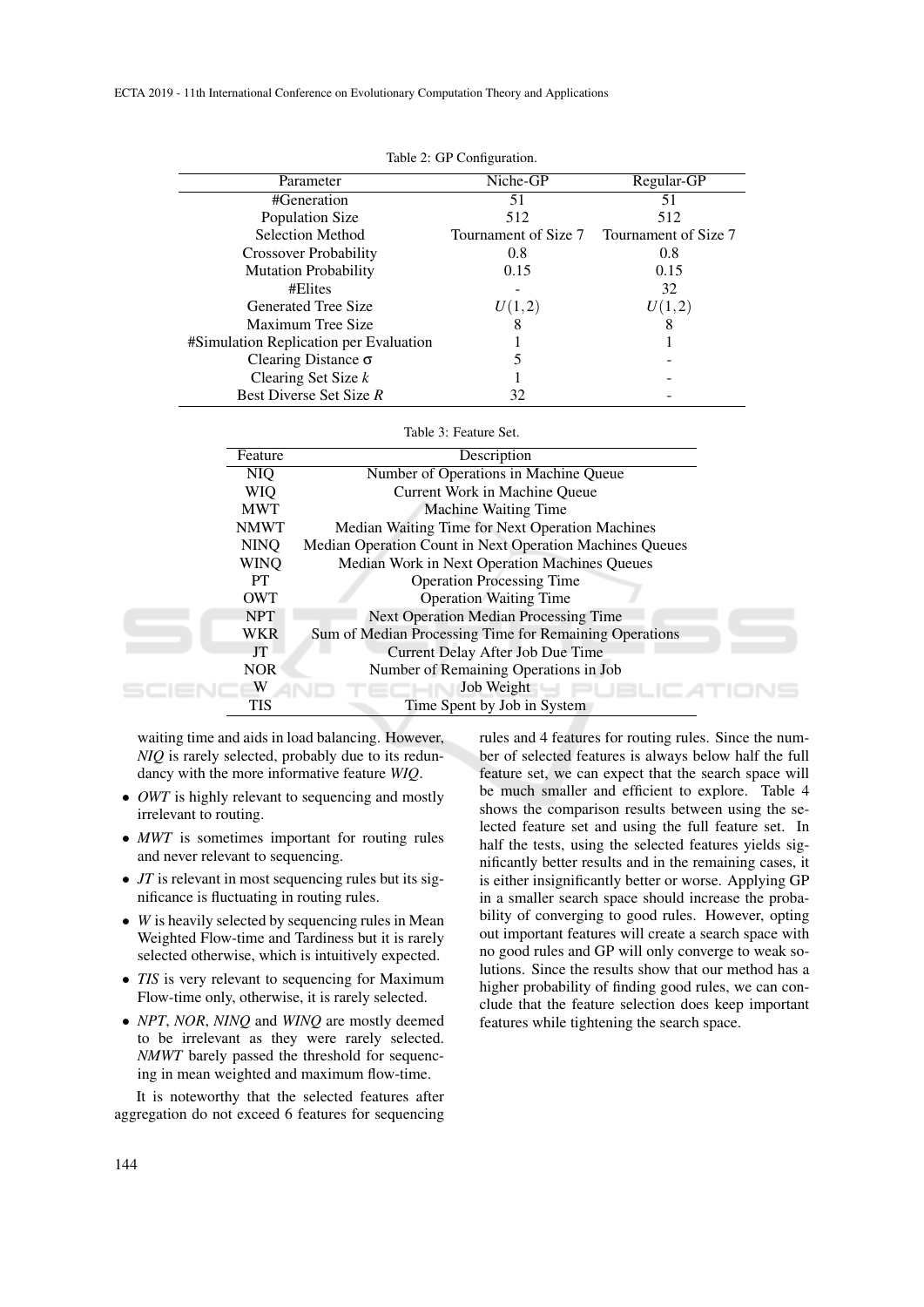

Figure 2: Selected Features.